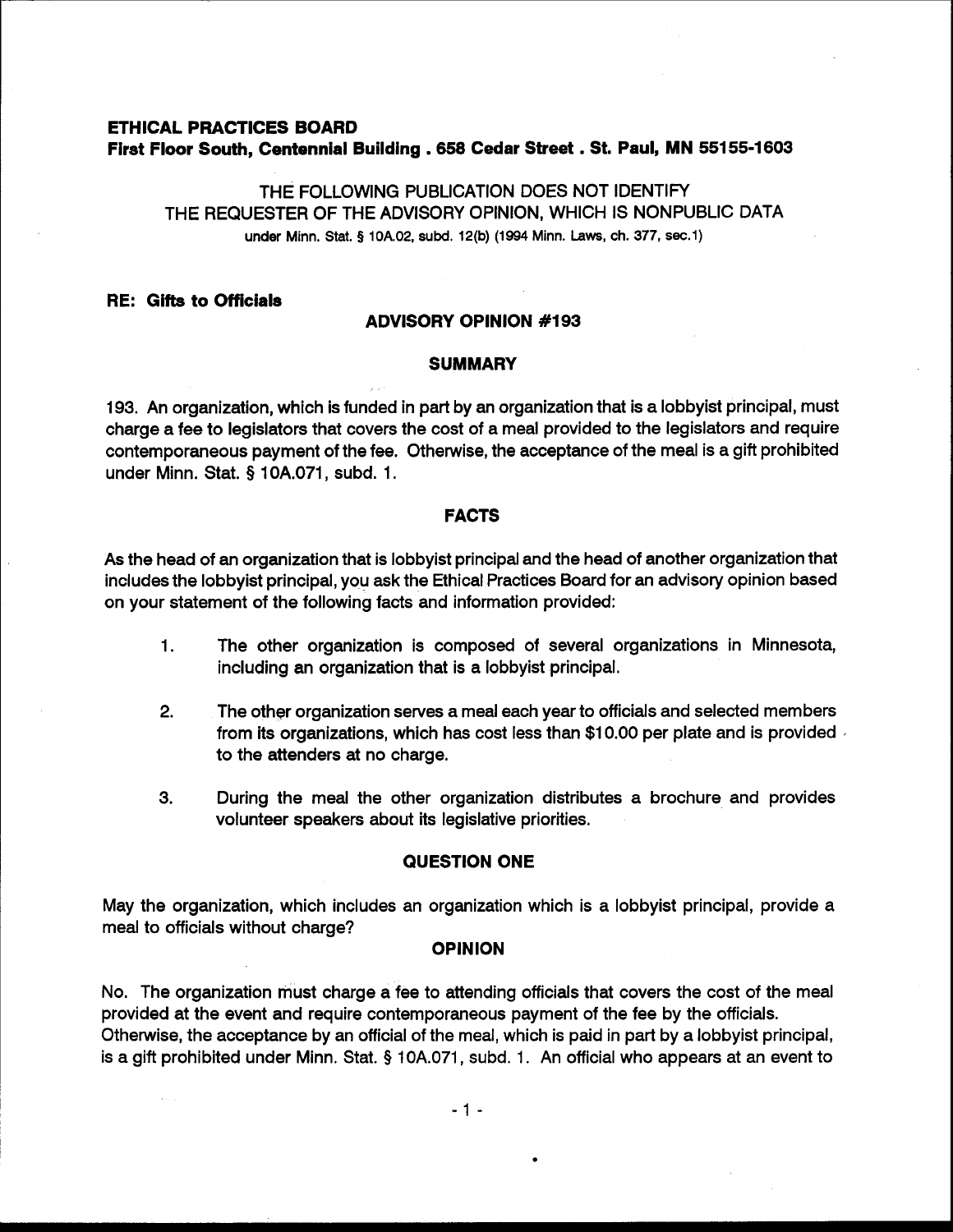make a speech or answer questions as part of a program does not have to pay for food or beverage at the event. Minn. Stat. § 10A.071, subd. 3 (7).

### **QUESTION TWO**

If the response to Question One is no, what steps must the organization take to conform to the law prohibiting gifts to officials from a lobbyist or a lobbyist principal?

#### **OPINION**

Please see response to Question One, above. The brochure about the legislative priorities of the organization described in the request is within the exception from the gift prohibition for services to assist an official in the performance of official duties, including information and communication in connection with legislation. Minn. Stat. **5** 10A.071, subd. 3 (2).

The Ethical Practices Board refers the requester to Advisory Opinion Nos. 142, 147, 148, 155, 163, 168, 167, 171, 172, 172, 174, 175, 179, 183, and 185, in which the Board has answered similar questions.

**Issued:**  $|2 \cdot 2| - |994|$ 

...

. . .

John L. Holahan, Jr., Chair Ethical Practices Board

## **PERTINENT STATUTES**

Minn. Stat. § 10A.O1 DEFINITIONS provides:

Subd. 11. (a) "Lobbyist" means an individual:

(1) engaged for pay or other consideration, or authorized to spend money by another individual, association, political subdivision, or public higher education system, who spends more than five hours in any month or more than \$250, not including the individual's own travel expenses and membership dues, in any year, for the purpose of attempting to influence legislative action or administrative action, or the official action of a metropolitan governmental unit, by communicating or urging others to communicate with public or local officials.

Subd. 28. **Principal.** "Principal" means an individual or association that:

(1) spends more than \$500 in the aggregate in any calendar year to engage a lobbyist, compensate a lobbyist, or authorize the expenditure of money by a lobbyist; or